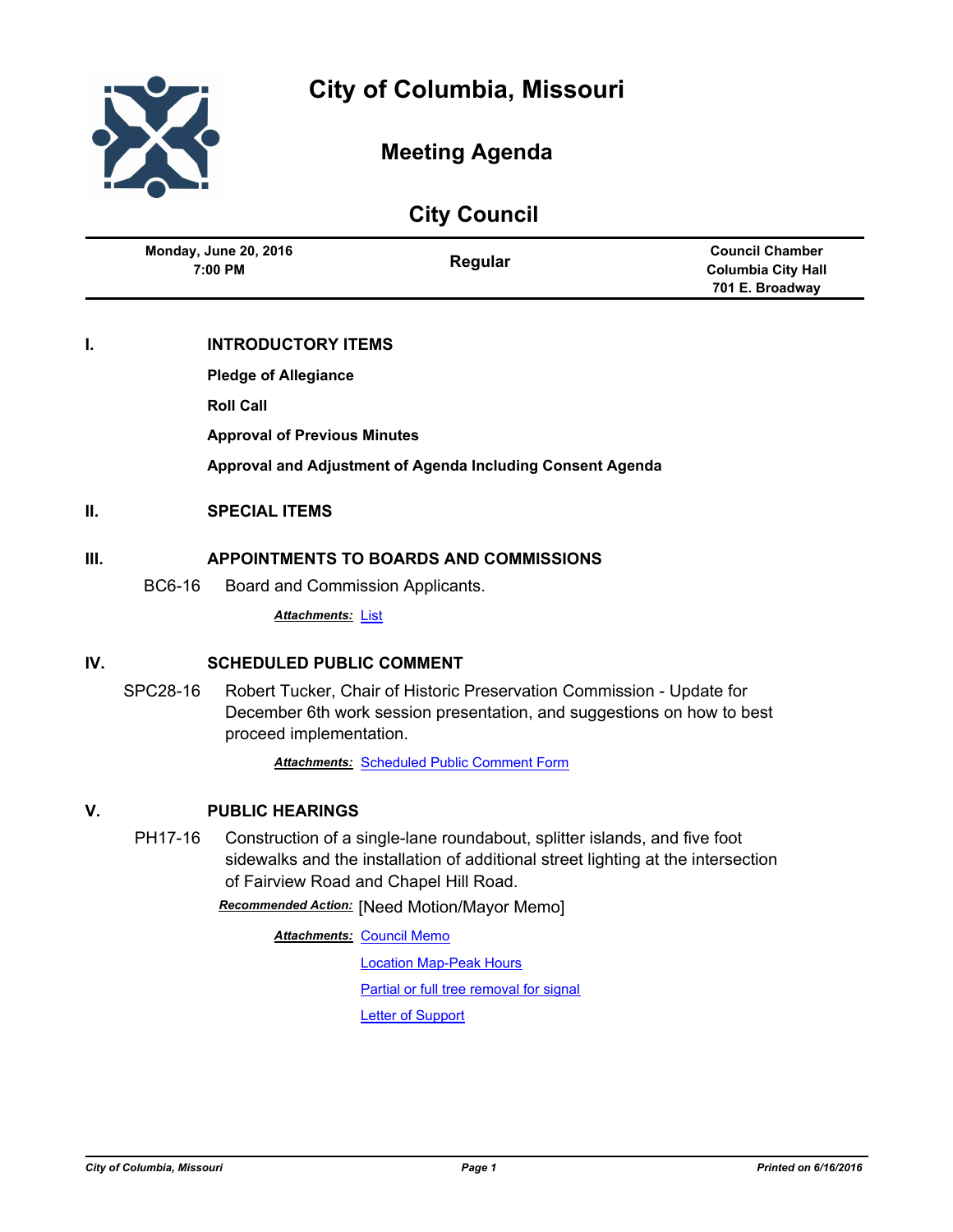PH18-16 Reconstruction of Runway 13-31 and Taxiway B turnarounds and installation of runway lighting, directional signage and runway markings at the Columbia Regional Airport.

*Recommended Action:* [See B140-16/Mayor Memo]

**Attachments: [Council Memo](http://gocolumbiamo.legistar.com/gateway.aspx?M=F&ID=c069dfd3-24c8-4ca6-aaad-29101073ed28.docx)** 

**[Diagram](http://gocolumbiamo.legistar.com/gateway.aspx?M=F&ID=5894f00f-bb79-478a-b130-2cb51f9dfa39.pdf)** 

B140-16 Authorizing reconstruction of the Runway 13-31 and Taxiway B turnarounds and installation of runway lighting, directional signage and runway markings at the Columbia Regional Airport; calling for bids through the Purchasing Division.

*Recommended Action:* [2nd Read & Vote/Mayor Memo]

**Attachments: [Council Memo](http://gocolumbiamo.legistar.com/gateway.aspx?M=F&ID=fda74745-516a-480a-9b22-1dbfefa5ce67.docx)** 

[Diagram](http://gocolumbiamo.legistar.com/gateway.aspx?M=F&ID=f7bd677b-6ab7-4244-b877-cc56238856d1.pdf)

**[Ordinance](http://gocolumbiamo.legistar.com/gateway.aspx?M=F&ID=6675cc82-32ff-4fde-a8eb-0a2a866599e3.doc)** 

PH19-16 Construction of improvements to the Columbia Police Department (CPD) facility located at 600 E. Walnut Street, more specifically to include security upgrades, ADA compliance improvements and renovation of building space and equipment replacement.

*Recommended Action:* [Need Motion/Mayor Memo]

*Attachments:* [Council Memo](http://gocolumbiamo.legistar.com/gateway.aspx?M=F&ID=e52ec444-602a-4f48-9a7f-bc024ac1c558.docx)

## **VI. OLD BUSINESS**

B135-16 Authorizing the issuance of Special Obligation Refunding Bonds, Series 2016.

*Recommended Action:* [2nd Read & Vote/Mayor Memo]

**Attachments: [Council Memo](http://gocolumbiamo.legistar.com/gateway.aspx?M=F&ID=89be2251-014c-468e-aeb3-5b04264c9196.docx)** 

**[Ordinance](http://gocolumbiamo.legistar.com/gateway.aspx?M=F&ID=416b59d8-ec4d-4832-9e8a-632e21f55365.pdf)** 

B137-16 Vacating a portion of an east-west alley located between 203 E. Walnut Street and 115 N. Providence Road (Case No. 16-93).

*Recommended Action:* [2nd Read & Vote/Mayor Memo]

**Attachments: [Council Memo](http://gocolumbiamo.legistar.com/gateway.aspx?M=F&ID=f82f34e4-7e57-41cf-8c69-990d7a81520a.docx)** 

**[Alley Vacation Diagram](http://gocolumbiamo.legistar.com/gateway.aspx?M=F&ID=defa49ef-9c76-4bc8-929e-76e4957563e8.pdf)** 

[Locator Maps](http://gocolumbiamo.legistar.com/gateway.aspx?M=F&ID=6d20b89d-0249-4cd6-8ccb-bc4dc58f0c78.pdf)

**[Ordinance](http://gocolumbiamo.legistar.com/gateway.aspx?M=F&ID=a2af0f16-bda8-41c2-8873-13d1fa5e0b46.doc)**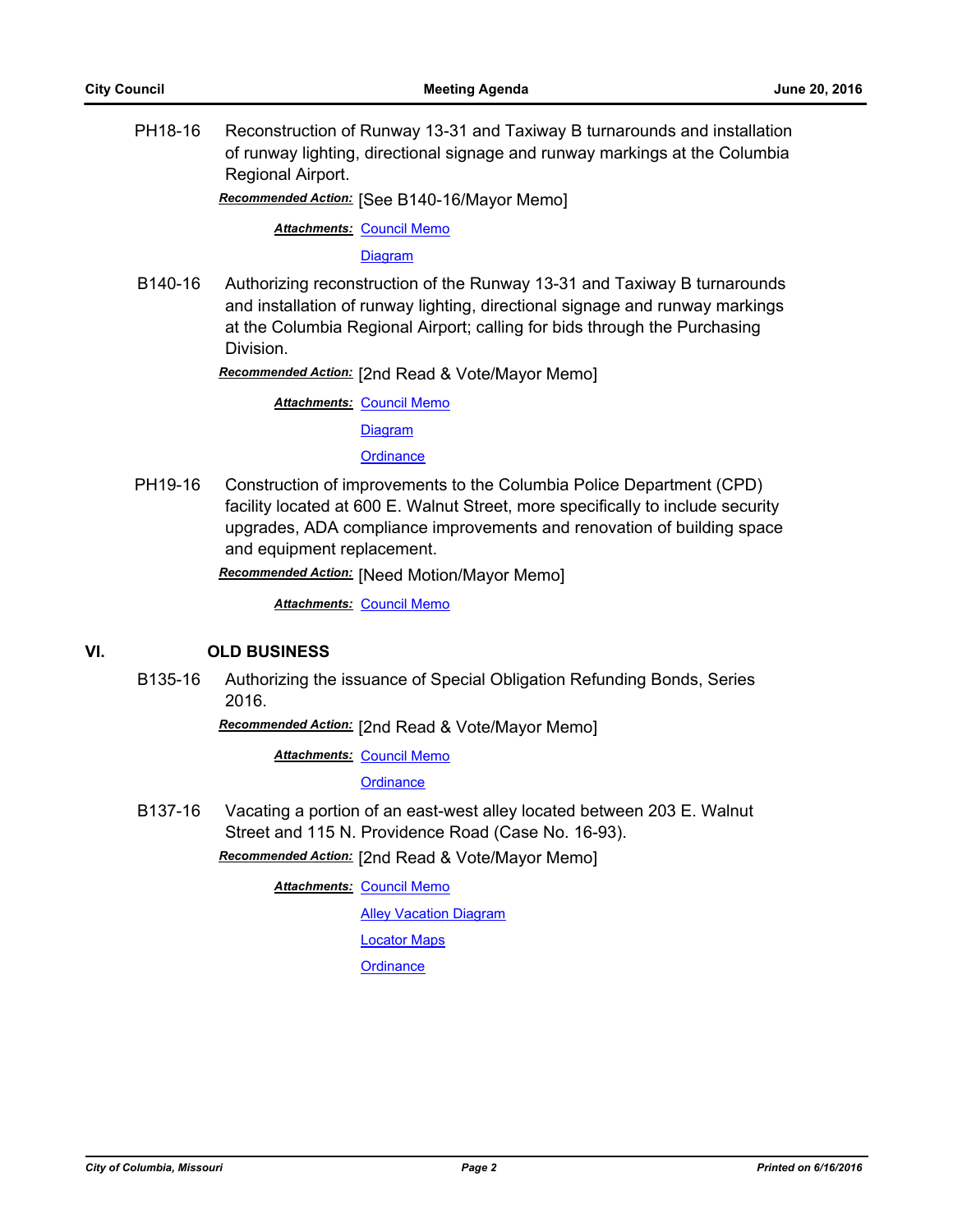B138-16 Vacating a sanitary sewer easement located on the south side of the southern loop of Cliff Drive and north of Hinkson Creek (Case No. 16-109). *Recommended Action:* [2nd Read & Vote/Mayor Memo]

**Attachments: [Amendment Sheet](http://gocolumbiamo.legistar.com/gateway.aspx?M=F&ID=521899b3-6eeb-4e43-b084-37d6b4a09af2.doc)** 

[Supplemental Council Memo](http://gocolumbiamo.legistar.com/gateway.aspx?M=F&ID=6a7747cc-ecce-496b-ad01-a59586de14ff.docx) [Council Memo](http://gocolumbiamo.legistar.com/gateway.aspx?M=F&ID=f3396302-8ec0-4b4f-aecd-f8b9daaf304a.docx) [Vacation Graphic](http://gocolumbiamo.legistar.com/gateway.aspx?M=F&ID=9cc6a0e2-c8c4-4be4-9765-ea6f1b05cd25.pdf) [Locator Maps](http://gocolumbiamo.legistar.com/gateway.aspx?M=F&ID=baef2928-154c-4902-9996-0e6b02056c37.pdf)

[Conveyance of Right of Way \(Bk 218, PG 549\)](http://gocolumbiamo.legistar.com/gateway.aspx?M=F&ID=6b5f7692-e2af-41da-b060-bd635467cedb.pdf)

**[Ordinance](http://gocolumbiamo.legistar.com/gateway.aspx?M=F&ID=c506f97f-dcb5-4a91-a601-7cf6ab7326cb.doc)** 

B145-16 Establishing an affordable housing permit fee waiver program; establishing an affordable housing permit fee rebate program.

*Recommended Action:* [2nd Read & Vote/Mayor Memo]

**Attachments: [Council Memo](http://gocolumbiamo.legistar.com/gateway.aspx?M=F&ID=e79f64c9-f88c-43bf-837e-96a3fb3f4646.docx)** 

**[Ordinance](http://gocolumbiamo.legistar.com/gateway.aspx?M=F&ID=71dfa06a-7dd2-4b51-881b-7c83228b88ad.doc)** 

## **VII. CONSENT AGENDA**

B136-16 Approving a major revision to the PUD Plan of Lake Broadway Condominiums located on the north side of Broadway and west of West Boulevard (1103-1121 W. Broadway); approving a statement of intent; approving less stringent signage requirements (Case No. 16-103).

*Recommended Action:* [2nd Read & Vote/Mayor Memo]

- **Attachments: [Council Memo](http://gocolumbiamo.legistar.com/gateway.aspx?M=F&ID=55692530-1509-409d-8aa3-989d44aa2b40.docx) [Staff Report to Planning and Zoning Commission](http://gocolumbiamo.legistar.com/gateway.aspx?M=F&ID=3ad70173-d750-41c5-ab53-f811271d524c.docx)** [Locator Maps](http://gocolumbiamo.legistar.com/gateway.aspx?M=F&ID=606aa52d-7964-423a-b434-6d42fc8fe629.pdf) [PUD Plan \(dated 4-20-16\)](http://gocolumbiamo.legistar.com/gateway.aspx?M=F&ID=9896c1f9-78f0-4896-9b12-d034fd8157d6.pdf) [Excerpts from Mintues](http://gocolumbiamo.legistar.com/gateway.aspx?M=F&ID=2a79eece-08eb-47ca-a3c9-e9fe6eee02a4.docx) **[Ordinance](http://gocolumbiamo.legistar.com/gateway.aspx?M=F&ID=3035f254-0f05-4c17-9937-575b7dd5a4f9.doc) [Exhibit A to Ordinance](http://gocolumbiamo.legistar.com/gateway.aspx?M=F&ID=539215c0-db05-4d5e-8ca6-f54bcf647b70.pdf)**
- B139-16 Authorizing an annexation agreement with Jared Whiteaker Taylor and Brandy Kristen Taylor for property located on the north side of Happy Hollow Drive and west of Highway 163 (801 E. Happy Hollow Road) (Case No. 16-46A).

*Recommended Action:* [2nd Read & Vote/Mayor Memo]

**Attachments: [Council Memo](http://gocolumbiamo.legistar.com/gateway.aspx?M=F&ID=3fe52965-0aac-4d18-87b8-cba7160d9fff.docx)** [Locator Maps](http://gocolumbiamo.legistar.com/gateway.aspx?M=F&ID=102db4d4-bb4c-4959-ba88-e31e377c0513.pdf) **[Ordinance](http://gocolumbiamo.legistar.com/gateway.aspx?M=F&ID=b9d913b6-a30c-448f-a46f-77e3a83fd414.doc)** [Exhibit A to Ordinance](http://gocolumbiamo.legistar.com/gateway.aspx?M=F&ID=648bc6d3-7314-4c2c-aa4f-366c4956fa00.pdf)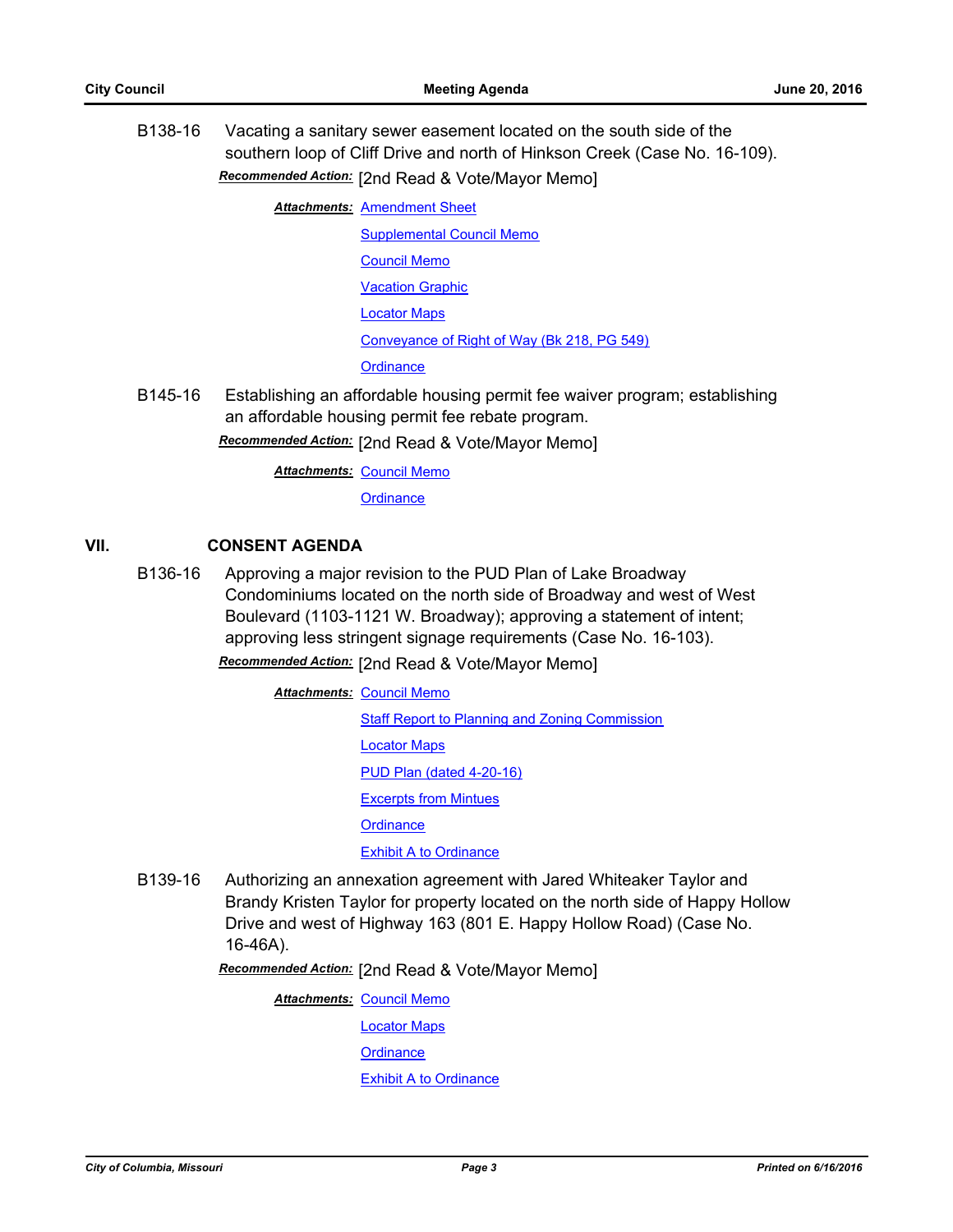B141-16 Authorizing application for transit planning, operating and capital assistance grants.

*Recommended Action:* [2nd Read & Vote/Mayor Memo]

**Attachments: [Council Memo](http://gocolumbiamo.legistar.com/gateway.aspx?M=F&ID=959b5081-1323-4b06-a21b-89e605eccfe6.docx)** 

**[Ordinance](http://gocolumbiamo.legistar.com/gateway.aspx?M=F&ID=45f999ec-295f-42b9-8517-282f091be708.doc)** 

B142-16 Authorizing a road relinquishment agreement with the Missouri Highways and Transportation Commission for the conveyance of a portion of Business Route 63 from Business Loop 70 southerly to Route 740/Stadium Boulevard and from Route 740/Stadium Boulevard southerly to Route AC.

*Recommended Action:* [2nd Read & Vote/Mayor Memo]

**Attachments: [Council Memo](http://gocolumbiamo.legistar.com/gateway.aspx?M=F&ID=110aef6e-2580-4a02-b386-1763bfd05b27.docx)** 

[Diagram](http://gocolumbiamo.legistar.com/gateway.aspx?M=F&ID=ee15a4ff-66dd-41e9-8ff3-95bacbcf6ca4.pdf)

**[Ordinance](http://gocolumbiamo.legistar.com/gateway.aspx?M=F&ID=d14fdec7-14a4-4076-b98c-b1ea4c5c1b1c.doc)** 

**[Attachment A to Ordinance](http://gocolumbiamo.legistar.com/gateway.aspx?M=F&ID=b908847b-bc46-4f36-81f2-26a84ffeeac1.pdf)** 

B143-16 Accepting conveyances for temporary construction purposes. *Recommended Action:* [2nd Read & Vote/Mayor Memo]

**Attachments: [Council Memo](http://gocolumbiamo.legistar.com/gateway.aspx?M=F&ID=782979f0-52af-44e7-b72a-9ccb5a01f97d.docx)** 

**[Ordinance](http://gocolumbiamo.legistar.com/gateway.aspx?M=F&ID=997b3687-9690-435f-8bf5-93f5bb56f52d.doc)** 

B144-16 Appropriating funds for repair of the "Look Out Point" public art sculpture located at Stephens Lake Park.

*Recommended Action:* [2nd Read & Vote/Mayor Memo]

**Attachments: [Council Memo](http://gocolumbiamo.legistar.com/gateway.aspx?M=F&ID=050c7c81-72bb-445e-9bfb-5c59948c5ada.docx)** 

#### **[Ordinance](http://gocolumbiamo.legistar.com/gateway.aspx?M=F&ID=1b2df802-c8b2-4b97-b1e7-78c8ac12aa1f.doc)**

R78-16 Setting a public hearing: construction of shelter, playground, walkway, pedestrian bridge and lighting improvements at the McKee Street Park. *Recommended Action:* [Read & Vote/Mayor Memo]

**Attachments: [Council Memo](http://gocolumbiamo.legistar.com/gateway.aspx?M=F&ID=372f9892-aa57-4d87-933b-6f865122f1bf.docx)** 

[Plans](http://gocolumbiamo.legistar.com/gateway.aspx?M=F&ID=5e167e7d-255b-4871-ba85-b6f9b8fa7f61.pdf)

**[Resolution](http://gocolumbiamo.legistar.com/gateway.aspx?M=F&ID=cc2c4875-41f3-4172-b1f5-5255c913e49c.doc)** 

R79-16 Setting a public hearing: consider the FY 2017 Capital Improvement Project Plan for the City of Columbia, Missouri.

*Recommended Action:* [Read & Vote/Mayor Memo]

**Attachments: [Council Memo](http://gocolumbiamo.legistar.com/gateway.aspx?M=F&ID=fee192d6-2701-48a1-b42f-ab80b36d8c45.docx)** 

[CIP - Proposed Projects Funded for FY 2017](http://gocolumbiamo.legistar.com/gateway.aspx?M=F&ID=9765bb1f-5e98-4f66-876c-b474c2d5492c.pdf)

**[Resolution](http://gocolumbiamo.legistar.com/gateway.aspx?M=F&ID=74762ad6-f9fc-487b-8f18-22ce87b2aa41.doc)**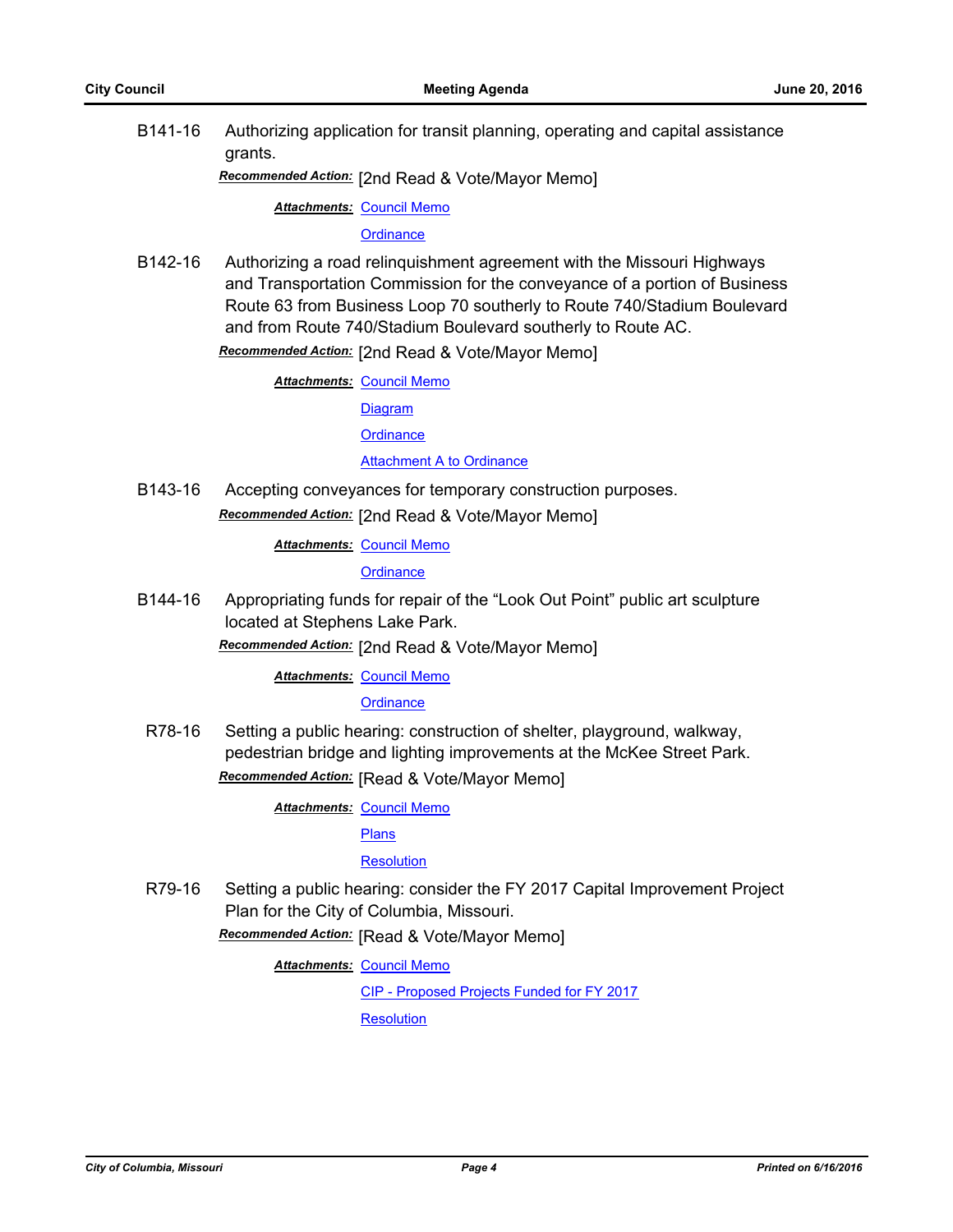R80-16 Authorizing an agreement for professional services with The Beenders Marketing Group, L.L.C. for tourism public relations services. *Recommended Action:* [Read & Vote/Mayor Memo]

**Attachments: [Council Memo](http://gocolumbiamo.legistar.com/gateway.aspx?M=F&ID=ee6d18d1-ed56-4d0f-a143-ac4f8996e168.docx)** 

**[Resolution](http://gocolumbiamo.legistar.com/gateway.aspx?M=F&ID=adb06cef-babd-4956-b3ff-333331213553.doc)** 

[Attachment A to Resolution](http://gocolumbiamo.legistar.com/gateway.aspx?M=F&ID=70d47cbc-d27d-45e6-a8d1-3d0858e37e4e.pdf)

R81-16 Authorizing an agreement for professional services with True Media, L.L.C. for tourism media buying services.

*Recommended Action:* [Read & Vote/Mayor Memo]

**Attachments: [Council Memo](http://gocolumbiamo.legistar.com/gateway.aspx?M=F&ID=9b17168a-a8cf-4bc6-8102-90f52a2218d7.docx)** 

[Ad Effectiveness 2015](http://gocolumbiamo.legistar.com/gateway.aspx?M=F&ID=5e1d3fd6-fc7f-49c1-8750-17cf3957591e.pdf)

**[Resolution](http://gocolumbiamo.legistar.com/gateway.aspx?M=F&ID=949b1dbf-1ba9-4315-be45-7ed61afa2e16.doc)** 

**[Attachment A to Resolution](http://gocolumbiamo.legistar.com/gateway.aspx?M=F&ID=6bcf58a3-a7bb-4755-9cde-832d94a03f74.pdf)** 

R82-16 Authorizing an agreement for professional services with Woodruff Communications, Inc. for tourism marketing services.

*Recommended Action:* [Read & Vote/Mayor Memo]

**Attachments: [Council Memo](http://gocolumbiamo.legistar.com/gateway.aspx?M=F&ID=aa31a252-938a-4318-b5df-7b8b080af55c.docx)** [Ad Effectiveness 2015](http://gocolumbiamo.legistar.com/gateway.aspx?M=F&ID=b1534f7c-c0e2-4f2f-9691-f9443355ecd4.pdf) [Skyline Ad](http://gocolumbiamo.legistar.com/gateway.aspx?M=F&ID=4e5d2d16-6fbd-4dd3-97f9-ba6390d4dbf3.pdf) [Trail Ad](http://gocolumbiamo.legistar.com/gateway.aspx?M=F&ID=b4ab1c7a-5fa2-4bd0-a6d8-8fb164165f92.pdf) **[Resolution](http://gocolumbiamo.legistar.com/gateway.aspx?M=F&ID=143fdf8a-67e9-42fe-9c31-821573a176c9.doc)** [Attachment A to Resolution](http://gocolumbiamo.legistar.com/gateway.aspx?M=F&ID=0d41e88e-bb79-4428-89a7-f3993864cdff.pdf)

R83-16 Authorizing a business associate agreement with United HealthCare Services, Inc. for medical and prescription drug claims administration services.

*Recommended Action:* [Read & Vote/Mayor Memo]

**Attachments: [Council Memo](http://gocolumbiamo.legistar.com/gateway.aspx?M=F&ID=f8d462cc-1454-41b2-ba10-8b1435986989.docx)** 

**[Resolution](http://gocolumbiamo.legistar.com/gateway.aspx?M=F&ID=8f523634-1cfa-4314-a4da-4b449fb4c98b.doc)** 

[Exhibit A to Resolution](http://gocolumbiamo.legistar.com/gateway.aspx?M=F&ID=a1f02cd8-cd26-4d33-b5da-6d99743d8e85.doc)

R84-16 Authorizing an agreement for professional architectural services with SOA Inc. for engineering and design of the Gans Creek Recreation Area concession and restroom building.

*Recommended Action:* [Read & Vote/Mayor Memo]

**Attachments: [Council Memo](http://gocolumbiamo.legistar.com/gateway.aspx?M=F&ID=ed8ea836-792c-4a99-8170-a464dab12f68.docx)** 

**[Resolution](http://gocolumbiamo.legistar.com/gateway.aspx?M=F&ID=3d20438b-86a1-428f-9eca-ab1bc560ff3c.doc)** 

[Exhibit A to Resolution](http://gocolumbiamo.legistar.com/gateway.aspx?M=F&ID=0fbc17b5-74bb-4438-8b7b-9a335dd4b0cc.pdf)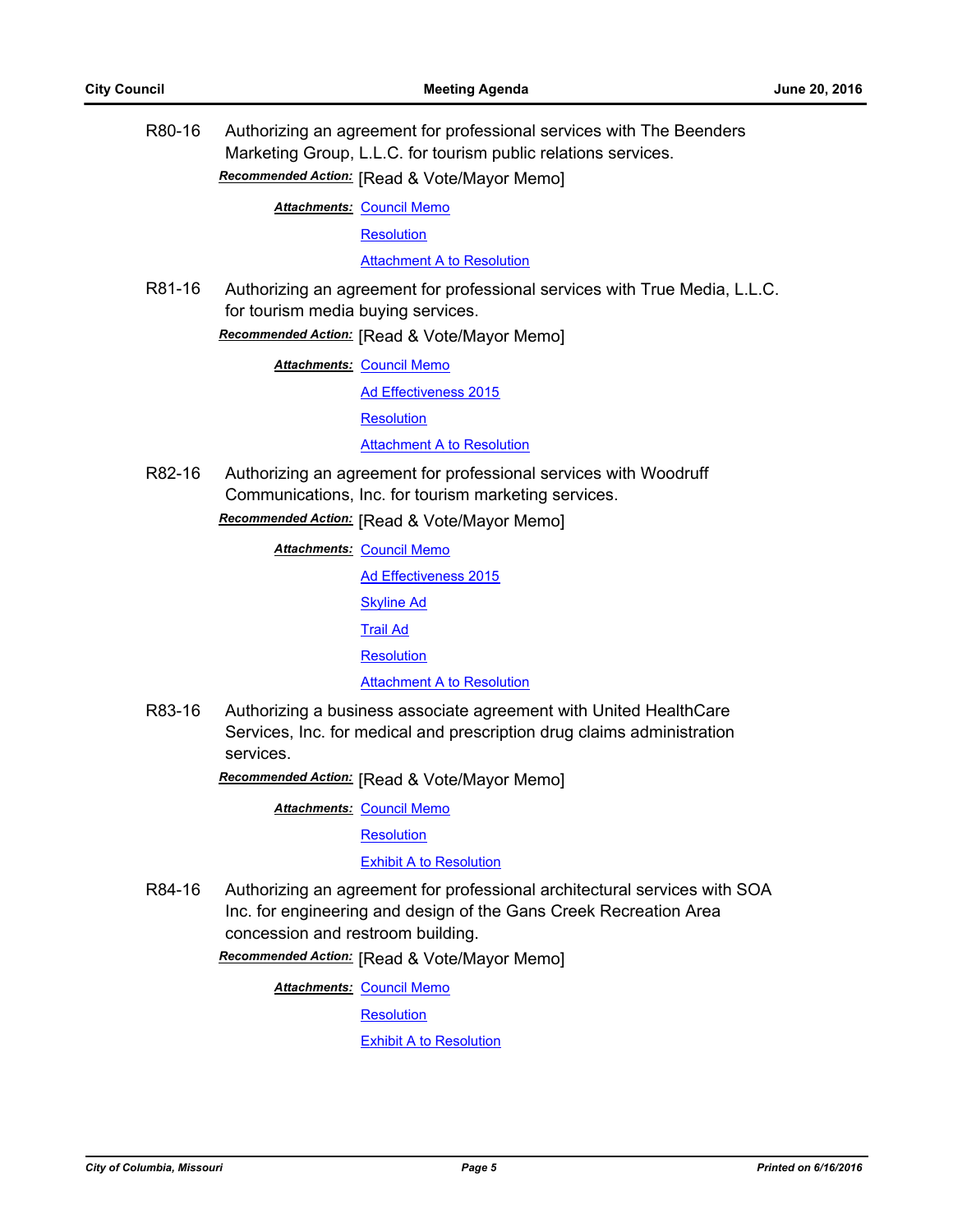R85-16 Authorizing a property management agreement with the John William Boone Heritage Foundation relating to the John William "Blind" Boone home. *Recommended Action:* [Read & Vote/Mayor Memo]

**Attachments: [Council Memo](http://gocolumbiamo.legistar.com/gateway.aspx?M=F&ID=4a703145-2f29-4c73-a7db-c673bbcd8dd4.docx)** 

**[Resolution](http://gocolumbiamo.legistar.com/gateway.aspx?M=F&ID=6ad86675-3705-4ffb-b101-30141daba7e8.doc)** 

[Exhibit A to Resolution](http://gocolumbiamo.legistar.com/gateway.aspx?M=F&ID=d5276b1b-b8a1-4aea-8e60-edceb6ad4641.pdf)

R86-16 Authorizing a property management agreement with the Boone County Historical Society relating to the Maplewood Home. *Recommended Action:* [Read & Vote/Mayor Memo]

**Attachments: [Council Memo](http://gocolumbiamo.legistar.com/gateway.aspx?M=F&ID=3155fdda-30f5-486d-8704-09ae114be2e3.docx)** 

**[Resolution](http://gocolumbiamo.legistar.com/gateway.aspx?M=F&ID=71a5a19c-dac5-424c-83af-dfb51e4eb4b9.doc)** 

[Exhibit A to Resolution](http://gocolumbiamo.legistar.com/gateway.aspx?M=F&ID=5761362b-d41a-40de-8089-abb2afcd4f21.pdf)

## **VIII. NEW BUSINESS**

## **IX. INTRODUCTION AND FIRST READING**

B146-16**\*** Approving the Final Plat of The Villages at Arbor Pointe Pool Plat located on the west side of Arbor Pointe Parkway and adjacent to Delwood Drive; authorizing a performance contract (Case No. 16-115).

*Recommended Action:* [Intro & 1st Read/Mayor Memo]

**Attachments: [Council Memo](http://gocolumbiamo.legistar.com/gateway.aspx?M=F&ID=0048a2a9-ffc7-49f7-9b05-835d4f1dea34.docx)** [Locator Maps](http://gocolumbiamo.legistar.com/gateway.aspx?M=F&ID=07b2734a-79ff-454b-afdd-75ee1d10771b.pdf) [Final Plat \(dated 6-7-2016\)](http://gocolumbiamo.legistar.com/gateway.aspx?M=F&ID=22959321-e458-4040-8e2c-07817efc2fbb.pdf) [Preliminary Plat Exhibit](http://gocolumbiamo.legistar.com/gateway.aspx?M=F&ID=1ce4d5d4-8ea5-4363-9ffb-eb487facc2c8.pdf) **[Ordinance](http://gocolumbiamo.legistar.com/gateway.aspx?M=F&ID=e4da252b-6e00-4bbb-bab7-c9d3870a1d38.doc)** [Exhibit A to Ordinance](http://gocolumbiamo.legistar.com/gateway.aspx?M=F&ID=8f2a285b-b877-45a9-a483-580c07222e95.pdf)

B147-16 Authorizing construction of shelter, playground, walkway, pedestrian bridge and lighting improvements at the McKee Street Park; calling for bids for a portion of the project through the Purchasing Division.

*Recommended Action:* [Intro & 1st Read/Mayor Memo]

**Attachments: [Council Memo](http://gocolumbiamo.legistar.com/gateway.aspx?M=F&ID=056b0227-0ca7-460e-bc01-38a639bd86ea.docx)** 

[Plans](http://gocolumbiamo.legistar.com/gateway.aspx?M=F&ID=1af6f40b-a51b-4e28-88e8-16f0a637743a.pdf)

**[Ordinance](http://gocolumbiamo.legistar.com/gateway.aspx?M=F&ID=8330720e-a013-4cf8-9833-fe21aa4b4a84.doc)**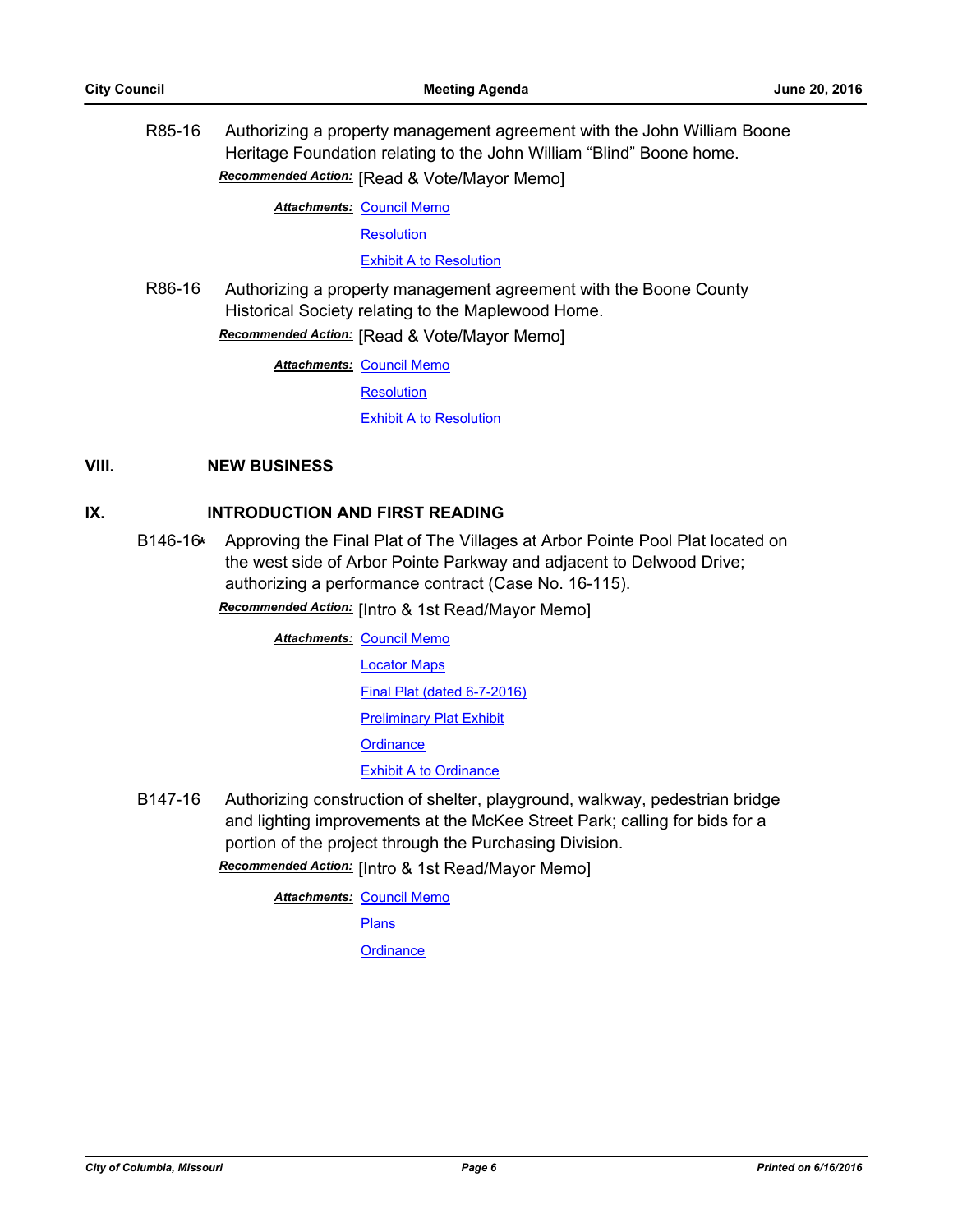B148-16 Authorizing a contract for sale of real estate with Karie L. Watson for the acquisition of property located at 1105 Again Street to be used for a long-term storm water improvement plan for the Again Street-Worley Street drainage area; appropriating funds.

*Recommended Action:* [Intro & 1st Read/Mayor Memo]

**Attachments: [Council Memo](http://gocolumbiamo.legistar.com/gateway.aspx?M=F&ID=bbce2955-8890-4c10-be7b-fb80561b1770.docx)** 

[Map](http://gocolumbiamo.legistar.com/gateway.aspx?M=F&ID=764e62f4-911e-4623-8b74-7ce89bd9ae87.jpg)

**[Ordinance](http://gocolumbiamo.legistar.com/gateway.aspx?M=F&ID=8806aedd-052e-462e-9180-2826010268e4.doc)** 

#### [Attachment A to Ordinance](http://gocolumbiamo.legistar.com/gateway.aspx?M=F&ID=10d8ae0c-1688-4004-af7f-87bcf41237a6.pdf)

B149-16**\*** Authorizing an agreement for professional engineering services with Burns & McDonnell Engineering Company, Inc. for the Moore's Lake remediation and site restoration project at the Municipal Power Plant.

*Recommended Action:* [Intro & 1st Read/Mayor Memo]

**Attachments: [Council Memo](http://gocolumbiamo.legistar.com/gateway.aspx?M=F&ID=0c6f366c-7644-4db9-9efb-e54d5e7d9a8b.docx)** 

**[Ordinance](http://gocolumbiamo.legistar.com/gateway.aspx?M=F&ID=13269f86-220d-46d3-bc0b-4c91c63327be.doc)** 

#### [Exhibit A to Ordinance](http://gocolumbiamo.legistar.com/gateway.aspx?M=F&ID=0890c0ce-ef92-44d2-95d3-d9d20fcde442.pdf)

B150-16**\*** Accepting conveyances for sewer, utility and temporary construction purposes.

*Recommended Action:* [Intro & 1st Read/Mayor Memo]

**Attachments: [Council Memo](http://gocolumbiamo.legistar.com/gateway.aspx?M=F&ID=ee893bbe-9da2-49c8-b3f7-a1103f79929e.docx)** 

**[Ordinance](http://gocolumbiamo.legistar.com/gateway.aspx?M=F&ID=0c21f41a-1614-447c-ac5d-bc32f22c2542.doc)** 

B151-16**\*** Accepting conveyances for water, electric and underground electric utility purposes.

*Recommended Action:* [Intro & 1st Read/Mayor Memo]

**Attachments: [Council Memo](http://gocolumbiamo.legistar.com/gateway.aspx?M=F&ID=9225b590-b868-4712-9c92-b70d95813ac7.docx)** 

**[Ordinance](http://gocolumbiamo.legistar.com/gateway.aspx?M=F&ID=824bceb0-8878-4cbb-b6bd-ed8e195f0f6f.doc)** 

B152-16**\*** Appropriating funds from the sale of surplus fire equipment. *Recommended Action:* [Intro & 1st Read/Mayor Memo]

**Attachments: [Council Memo](http://gocolumbiamo.legistar.com/gateway.aspx?M=F&ID=70cc96cc-7e7a-47a9-8d73-b6e41013e1b1.docx)** 

**[Ordinance](http://gocolumbiamo.legistar.com/gateway.aspx?M=F&ID=84ecf7cd-ddf4-488e-85fe-0d28d65f7ada.doc)** 

B153-16**\*** Appropriating funds from developer contributions made per the terms of a development agreement to the Flat Branch Watershed Relief Sewer Project No. 2.

*Recommended Action:* [Intro & 1st Read/Mayor Memo]

**Attachments: [Council Memo](http://gocolumbiamo.legistar.com/gateway.aspx?M=F&ID=d5f4aed6-09dd-474b-a86d-35fc6b55c4ad.docx)** 

**[Ordinance](http://gocolumbiamo.legistar.com/gateway.aspx?M=F&ID=55352c48-6598-41c2-9f1e-bfe48ab3a4ed.doc)**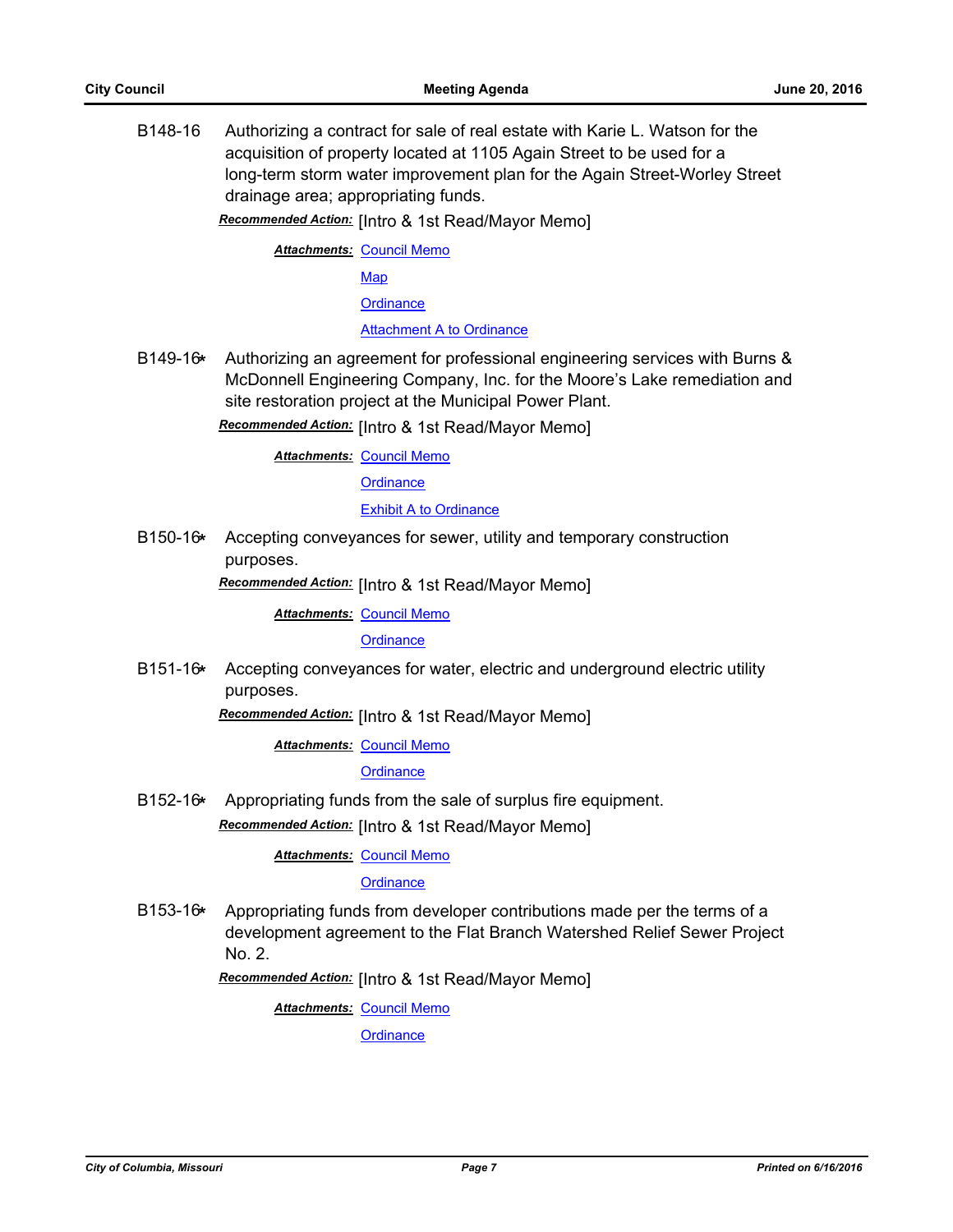B154-16**\*** Appropriating funds to pay for the City's share of the cost of the March 2016 special election relating to an initiative ordinance to prohibit residential roll carts and automated refuse collection vehicles for residential roll carts.

*Recommended Action:* [Intro & 1st Read/Mayor Memo]

**Attachments: [Council Memo](http://gocolumbiamo.legistar.com/gateway.aspx?M=F&ID=dee44813-3d8e-486f-b2e2-1251fa43c3e2.docx)** [March Election Costs](http://gocolumbiamo.legistar.com/gateway.aspx?M=F&ID=d081b7a2-a31b-446a-b9ae-649da1ef6970.pdf)

**[Ordinance](http://gocolumbiamo.legistar.com/gateway.aspx?M=F&ID=fb7cfc34-458f-4ee4-b19c-e134be29b8a7.doc)** 

B155-16**\*** Authorizing renewal of an agreement with Boone County, Missouri for the use of Children's Services Funds (CSF) for the expansion of Teen Outreach Program (TOP) services; appropriating funds.

*Recommended Action:* [Intro & 1st Read/Mayor Memo]

**Attachments: [Council Memo](http://gocolumbiamo.legistar.com/gateway.aspx?M=F&ID=b956e2c0-dbec-4d64-9b54-e7b4fbc977c0.docx)** 

**[Ordinance](http://gocolumbiamo.legistar.com/gateway.aspx?M=F&ID=4ee66d7d-8746-46b4-95ed-c584b0361414.doc)** 

**[Exhibit A to Ordinance](http://gocolumbiamo.legistar.com/gateway.aspx?M=F&ID=7ff61985-e3b4-4e3e-8f4f-2c7562e1474c.docx)** 

B156-16**\*** Authorizing a lease agreement with Stephens College for connection to the City's fiber optic cable system.

*Recommended Action:* [Intro & 1st Read/Mayor Memo]

**Attachments: [Council Memo](http://gocolumbiamo.legistar.com/gateway.aspx?M=F&ID=658d6715-4143-4751-adaf-c97392b15d3e.docx)** 

**[Ordinance](http://gocolumbiamo.legistar.com/gateway.aspx?M=F&ID=dd76e896-1645-468c-83ee-2ff324298203.doc)** 

[Exhibit A to Ordinance](http://gocolumbiamo.legistar.com/gateway.aspx?M=F&ID=b47163a1-a6a1-483f-9055-e1dcfb6bc0f8.pdf)

**\*Non-zoning related introductory item that may be included on a future agenda as a consent item. Any such item can be removed from the consent agenda and placed under old business or new business at the request of a council member or any other interested person. The request must be made at the beginning of the council meeting at which the council bill or resolution is scheduled to be acted upon.** 

**\*\*Zoning related introductory item that may be included on a future agenda as a consent item. Any such item can be removed from the consent agenda and placed under old business at the request of a council member or any other interested person. The request must be made to the city clerk before noon on the Wednesday before the council meeting at which the council bill is scheduled to be considered for passage.**

**Non-asterisk items are expected to be included in a future agenda as a public hearing or an old business item.**